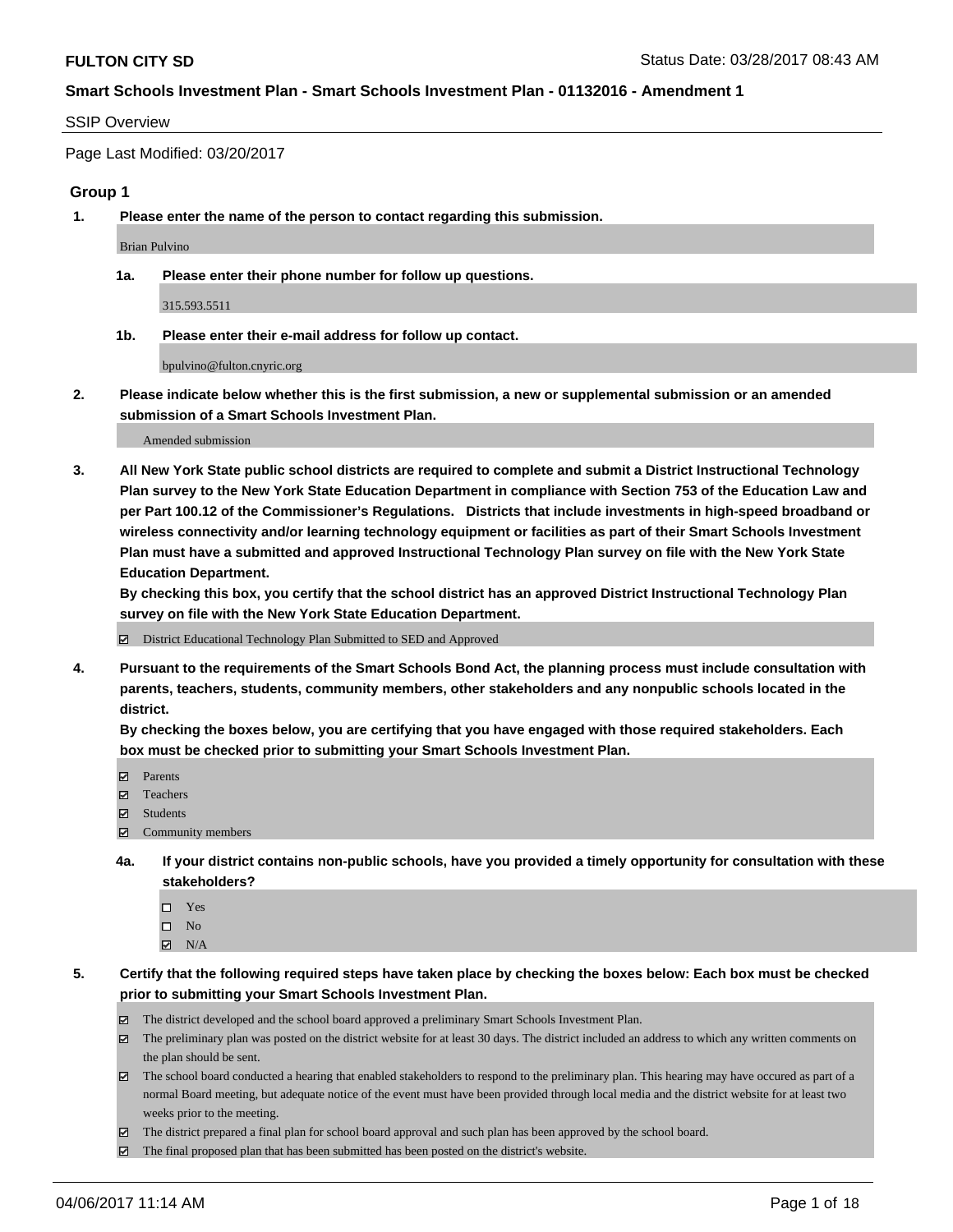SSIP Overview

Page Last Modified: 03/20/2017

**5a. Please upload the proposed Smart Schools Investment Plan (SSIP) that was posted on the district's website, along with any supporting materials. Note that this should be different than your recently submitted Educational Technology Survey. The Final SSIP, as approved by the School Board, should also be posted on the website and remain there during the course of the projects contained therein.**

PublicHearing11242015.PDF

**5b. Enter the webpage address where the final Smart Schools Investment Plan is posted. The Plan should remain posted for the life of the included projects.**

http://www.fultoncsd.org/districtpage.cfm?pageid=364

**6. Please enter an estimate of the total number of students and staff that will benefit from this Smart Schools Investment Plan based on the cumulative projects submitted to date.**

4,300

**7. An LEA/School District may partner with one or more other LEA/School Districts to form a consortium to pool Smart Schools Bond Act funds for a project that meets all other Smart School Bond Act requirements. Each school district participating in the consortium will need to file an approved Smart Schools Investment Plan for the project and submit a signed Memorandum of Understanding that sets forth the details of the consortium including the roles of each respective district.**

 $\Box$  The district plans to participate in a consortium to partner with other school district(s) to implement a Smart Schools project.

**8. Please enter the name and 6-digit SED Code for each LEA/School District participating in the Consortium.**

| <b>Partner LEA/District</b> | <b>ISED BEDS Code</b> |
|-----------------------------|-----------------------|
| (No Response)               | (No Response)         |

**9. Please upload a signed Memorandum of Understanding with all of the participating Consortium partners.**

(No Response)

**10. Your district's Smart Schools Bond Act Allocation is:**

\$3,971,619

**11. Enter the budget sub-allocations by category that you are submitting for approval at this time. If you are not budgeting SSBA funds for a category, please enter 0 (zero.) If the value entered is \$0, you will not be required to complete that survey question.**

|                                              | Sub-<br>Allocations |
|----------------------------------------------|---------------------|
| <b>School Connectivity</b>                   | 4,776               |
| <b>Connectivity Projects for Communities</b> | $\overline{0}$      |
| Classroom Technology                         | $-74,744$           |
| Pre-Kindergarten Classrooms                  | $\overline{0}$      |
| Replace Transportable Classrooms             | $\mathbf 0$         |
| <b>High-Tech Security Features</b>           | 0                   |
| Totals:                                      | $-69,968$           |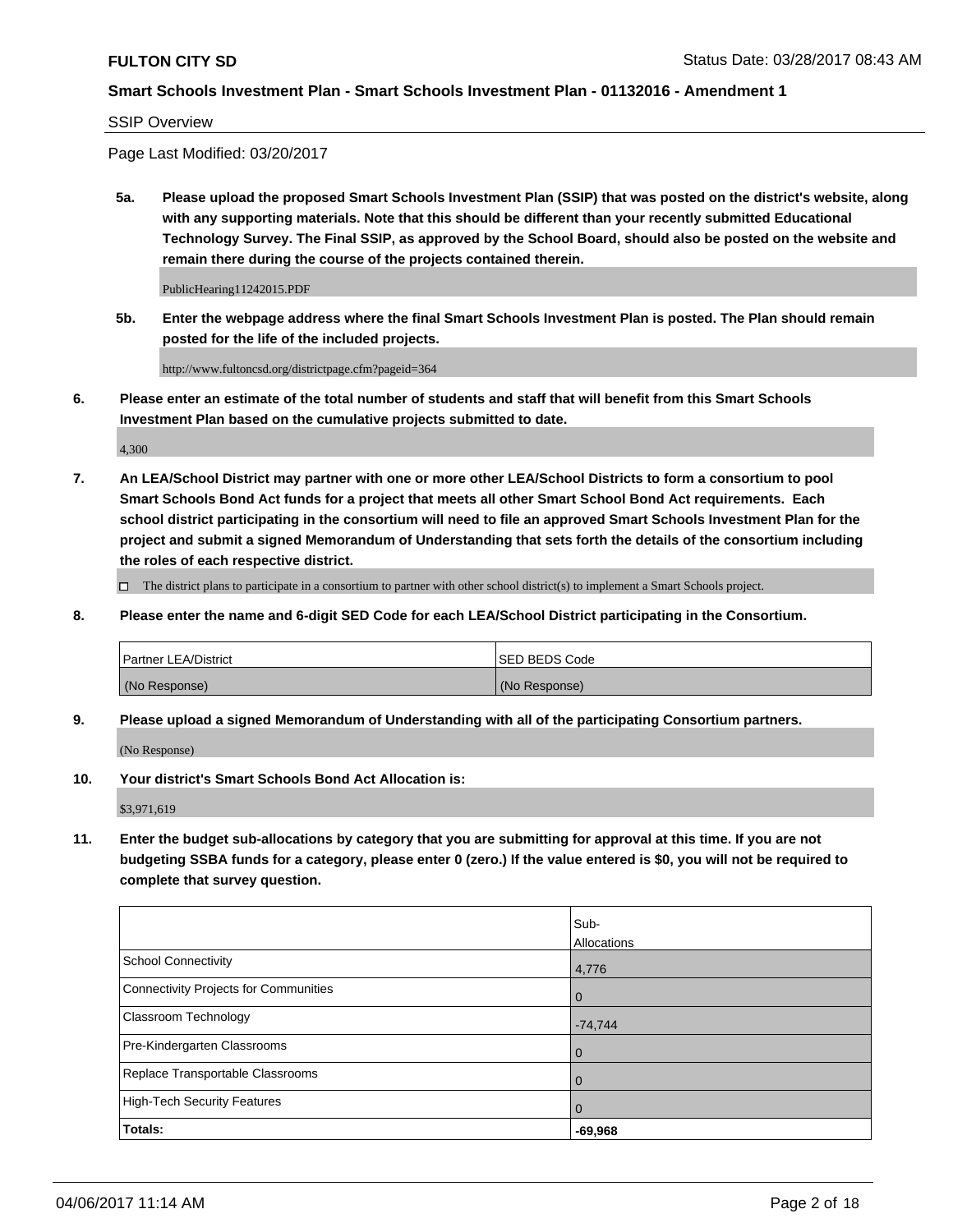### School Connectivity

Page Last Modified: 03/13/2017

## **Group 1**

- **1. In order for students and faculty to receive the maximum benefit from the technology made available under the Smart Schools Bond Act, their school buildings must possess sufficient connectivity infrastructure to ensure that devices can be used during the school day. Smart Schools Investment Plans must demonstrate that:**
	- **sufficient infrastructure that meets the Federal Communications Commission's 100 Mbps per 1,000 students standard currently exists in the buildings where new devices will be deployed, or**
	- **is a planned use of a portion of Smart Schools Bond Act funds, or**
	- **is under development through another funding source.**

**Smart Schools Bond Act funds used for technology infrastructure or classroom technology investments must increase the number of school buildings that meet or exceed the minimum speed standard of 100 Mbps per 1,000 students and staff within 12 months. This standard may be met on either a contracted 24/7 firm service or a "burstable" capability. If the standard is met under the burstable criteria, it must be:**

**1. Specifically codified in a service contract with a provider, and**

**2. Guaranteed to be available to all students and devices as needed, particularly during periods of high demand, such as computer-based testing (CBT) periods.**

**Please describe how your district already meets or is planning to meet this standard within 12 months of plan submission.**

(No Response)

- **1a. If a district believes that it will be impossible to meet this standard within 12 months, it may apply for a waiver of this requirement, as described on the Smart Schools website. The waiver must be filed and approved by SED prior to submitting this survey.**
	- By checking this box, you are certifying that the school district has an approved waiver of this requirement on file with the New York State Education Department.

#### **2. Connectivity Speed Calculator (Required)**

|                  | Number of<br>Students | Multiply by<br>100 Kbps | Divide by 1000 Current Speed<br>to Convert to<br>Reauired<br>Speed in Mb | in Mb            | Expected<br>Speed to be<br>Attained Within   Required<br>12 Months | <b>Expected Date</b><br>When<br>Speed Will be<br>Met |
|------------------|-----------------------|-------------------------|--------------------------------------------------------------------------|------------------|--------------------------------------------------------------------|------------------------------------------------------|
| Calculated Speed | (No<br>Response)      | (No Response)           | (No<br>Response)                                                         | (No<br>Response) | (No<br>Response)                                                   | (No<br>Response)                                     |

## **3. Describe how you intend to use Smart Schools Bond Act funds for high-speed broadband and/or wireless connectivity projects in school buildings.**

The amendment is requesting additional funds to cover a change in part number for the wireless access points that are necessary to increase the density in each of our schools. The quantity of access points per building has remained the same, 15 each at the high school and junior high school, 10 each for Granby and Fairgrieve elementary, and 8 each for Lanigan and Volney elementary schools. This additional density of wireless access points will allow more devices concurrent access. We are moving toward increased and widespread student access to devices and our existing wireless infrastructure must be able to support it.

**4. Describe the linkage between the district's District Instructional Technology Plan and the proposed projects. (There should be a link between your response to this question and your response to Question 1 in Part E. Curriculum and Instruction "What are the district's plans to use digital connectivity and technology to improve teaching and learning?)**

(No Response)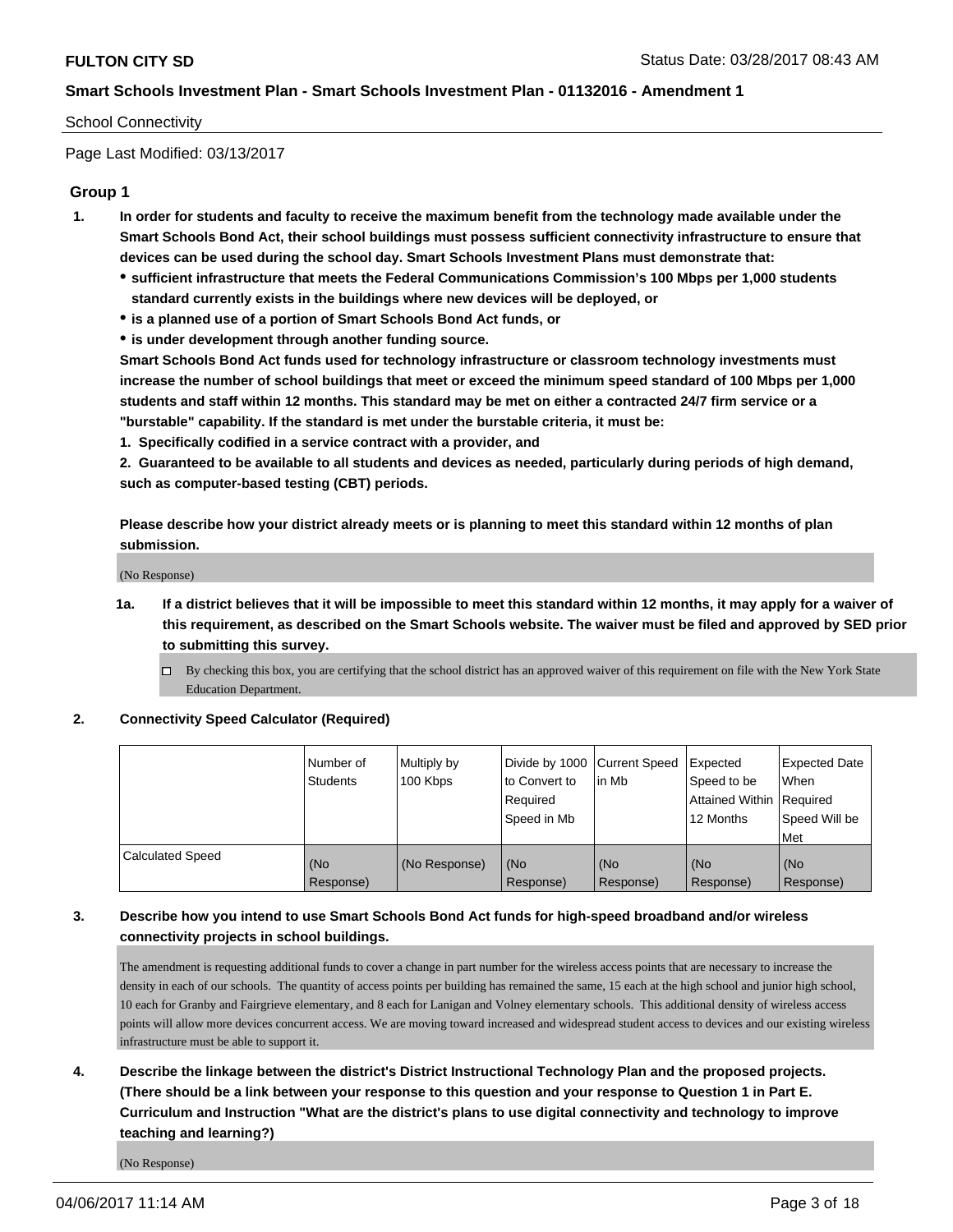#### School Connectivity

Page Last Modified: 03/13/2017

**5. If the district wishes to have students and staff access the Internet from wireless devices within the school building, or in close proximity to it, it must first ensure that it has a robust Wi-Fi network in place that has sufficient bandwidth to meet user demand.**

**Please describe how you have quantified this demand and how you plan to meet this demand.**

(No Response)

**6. As indicated on Page 5 of the guidance, the Office of Facilities Planning will have to conduct a preliminary review of all capital projects, including connectivity projects.**

**Please indicate on a separate row each project number given to you by the Office of Facilities Planning.**

| Project Number        |  |
|-----------------------|--|
| 46-05-00-01-7-999-SB1 |  |

**7. Certain high-tech security and connectivity infrastructure projects may be eligible for an expedited review process as determined by the Office of Facilities Planning.**

**Was your project deemed eligible for streamlined review?**

Yes

- **7a. Districts that choose the Streamlined Review Process will be required to certify that they have reviewed all installations with their licensed architect or engineer of record and provide that person's name and license number. The licensed professional must review the products and proposed method of installation prior to implementation and review the work during and after completion in order to affirm that the work was codecompliant, if requested.**
	- I certify that I have reviewed all installations with a licensed architect or engineer of record.
- **8. Include the name and license number of the architect or engineer of record.**

| Name       | .<br>l License Number |
|------------|-----------------------|
| James King | 15925                 |

**9. If you are submitting an allocation for School Connectivity complete this table.**

**Note that the calculated Total at the bottom of the table must equal the Total allocation for this category that you entered in the SSIP Overview overall budget.**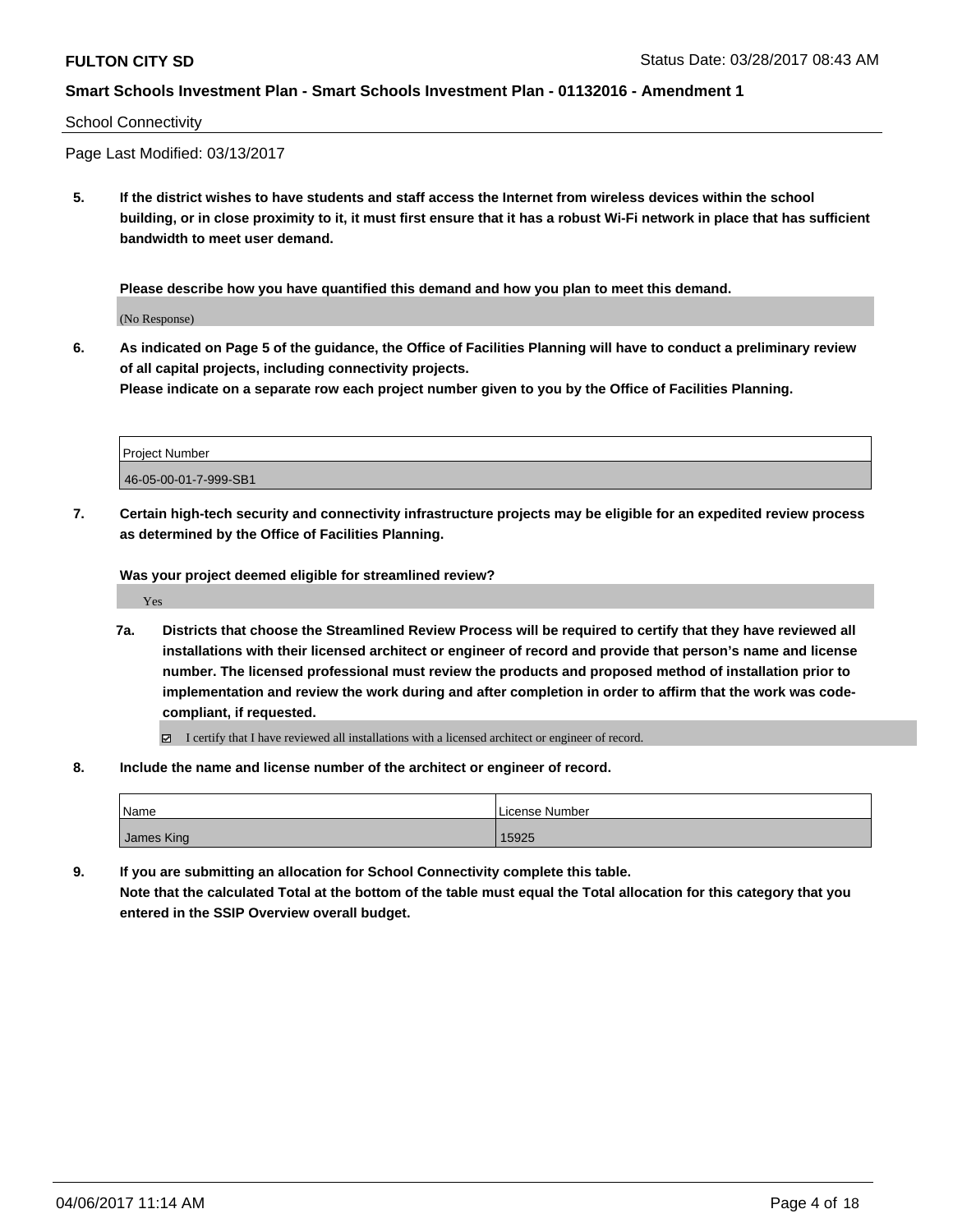#### School Connectivity

Page Last Modified: 03/13/2017

|                                            | Sub-          |
|--------------------------------------------|---------------|
|                                            | Allocation    |
| Network/Access Costs                       | 4,776         |
| <b>Outside Plant Costs</b>                 | (No Response) |
| School Internal Connections and Components | (No Response) |
| <b>Professional Services</b>               | (No Response) |
| Testing                                    | (No Response) |
| <b>Other Upfront Costs</b>                 | (No Response) |
| <b>Other Costs</b>                         | (No Response) |
| Totals:                                    | 4,776         |

**10. Please detail the type, quantity, per unit cost and total cost of the eligible items under each sub-category. This is especially important for any expenditures listed under the "Other" category. All expenditures must be eligible for tax-exempt financing to be reimbursed through the SSBA. Sufficient detail must be provided so that we can verify this is the case. If you have any questions, please contact us directly through smartschools@nysed.gov. NOTE: Wireless Access Points should be included in this category, not under Classroom Educational Technology, except those that will be loaned/purchased for nonpublic schools.**

| Select the allowable expenditure | I tem to be purchased   | Quantity | Cost per Item | <b>Total Cost</b> |
|----------------------------------|-------------------------|----------|---------------|-------------------|
| type.                            |                         |          |               |                   |
| Repeat to add another item under |                         |          |               |                   |
| each type.                       |                         |          |               |                   |
| Network/Access Costs             | Meraki MR Access Points | 66       | 73            | 4.776             |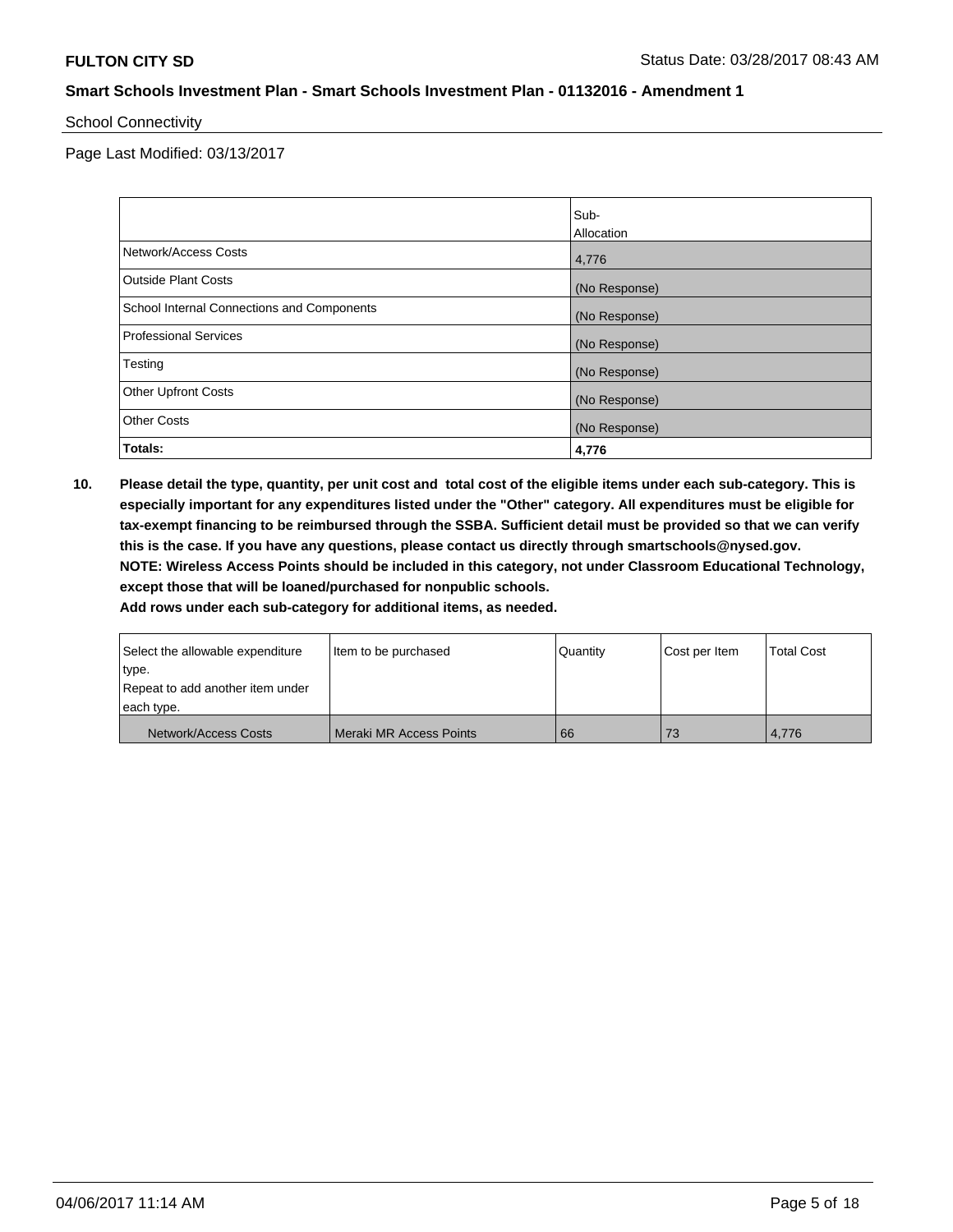Community Connectivity (Broadband and Wireless)

Page Last Modified: 03/13/2017

## **Group 1**

**1. Describe how you intend to use Smart Schools Bond Act funds for high-speed broadband and/or wireless connectivity projects in the community.**

(No Response)

**2. Please describe how the proposed project(s) will promote student achievement and increase student and/or staff access to the Internet in a manner that enhances student learning and/or instruction outside of the school day and/or school building.**

(No Response)

**3. Community connectivity projects must comply with all the necessary local building codes and regulations (building and related permits are not required prior to plan submission).**

 $\Box$  I certify that we will comply with all the necessary local building codes and regulations.

**4. Please describe the physical location of the proposed investment.**

(No Response)

**5. Please provide the initial list of partners participating in the Community Connectivity Broadband Project, along with their Federal Tax Identification (Employer Identification) number.**

| <b>Project Partners</b> | l Federal ID # |
|-------------------------|----------------|
| (No Response)           | (No Response)  |

**6. If you are submitting an allocation for Community Connectivity, complete this table. Note that the calculated Total at the bottom of the table must equal the Total allocation for this category that you entered in the SSIP Overview overall budget.**

|                                    | Sub-Allocation |
|------------------------------------|----------------|
| Network/Access Costs               | (No Response)  |
| Outside Plant Costs                | (No Response)  |
| <b>Tower Costs</b>                 | (No Response)  |
| <b>Customer Premises Equipment</b> | (No Response)  |
| <b>Professional Services</b>       | (No Response)  |
| Testing                            | (No Response)  |
| <b>Other Upfront Costs</b>         | (No Response)  |
| <b>Other Costs</b>                 | (No Response)  |
| Totals:                            | 0              |

**7. Please detail the type, quantity, per unit cost and total cost of the eligible items under each sub-category. This is especially important for any expenditures listed under the "Other" category. All expenditures must be capital-bond eligible to be reimbursed through the SSBA. If you have any questions, please contact us directly through smartschools@nysed.gov.**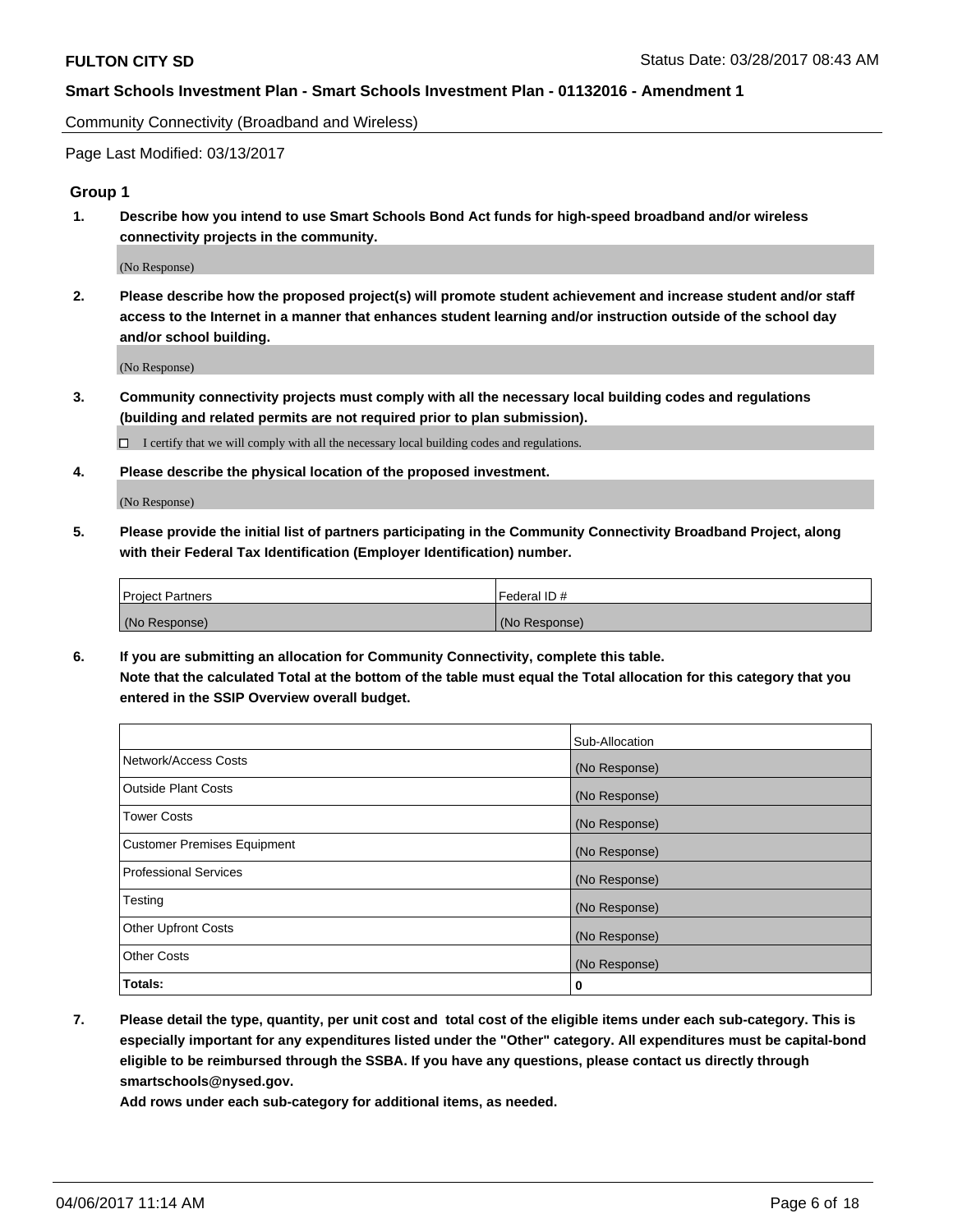Community Connectivity (Broadband and Wireless)

| Select the allowable expenditure<br>type.<br>Repeat to add another item under | Item to be purchased | Quantity      | Cost per Item | <b>Total Cost</b> |
|-------------------------------------------------------------------------------|----------------------|---------------|---------------|-------------------|
| each type.                                                                    |                      |               |               |                   |
| (No Response)                                                                 | (No Response)        | (No Response) | (No Response) | (No Response)     |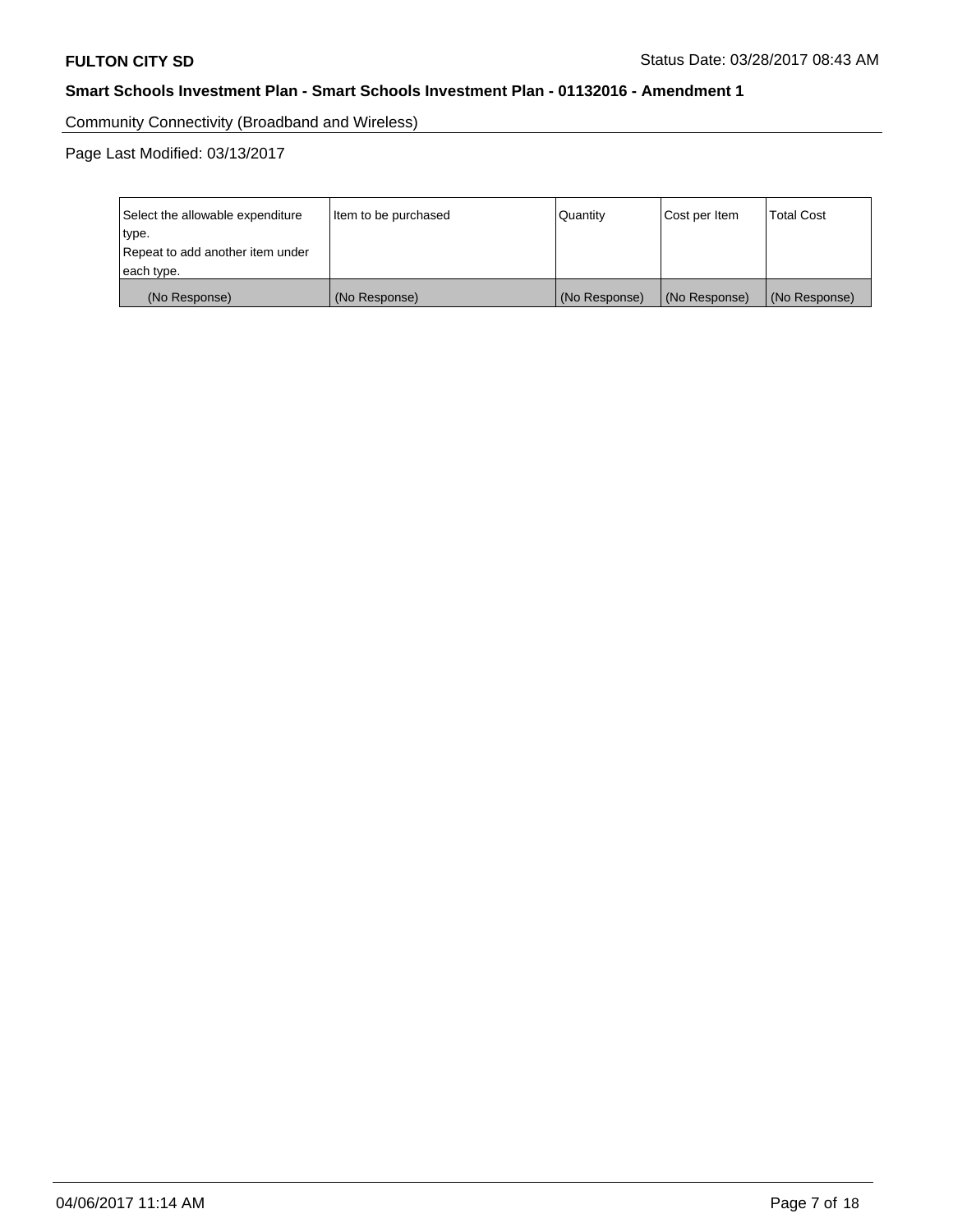### Classroom Learning Technology

Page Last Modified: 03/17/2017

## **Questions**

**1. In order for students and faculty to receive the maximum benefit from the technology made available under the Smart Schools Bond Act, their school buildings must possess sufficient connectivity infrastructure to ensure that devices can be used during the school day. Smart Schools Investment Plans must demonstrate that sufficient infrastructure that meets the Federal Communications Commission's 100 Mbps per 1,000 students standard currently exists in the buildings where new devices will be deployed, or is a planned use of a portion of Smart Schools Bond Act funds, or is under development through another funding source.**

**Smart Schools Bond Act funds used for technology infrastructure or classroom technology investments must increase the number of school buildings that meet or exceed the minimum speed standard of 100 Mbps per 1,000 students and staff within 12 months. This standard may be met on either a contracted 24/7 firm service or a "burstable" capability. If the standard is met under the burstable criteria, it must be:**

- **1. Specifically codified in a service contract with a provider, and**
- **2. Guaranteed to be available to all students and devices as needed, particularly during periods of high demand, such as computer-based testing (CBT) periods.**

**Please describe how your district already meets or is planning to meet this standard within 12 months of plan submission.**

(No Response)

- **1a. If a district believes that it will be impossible to meet this standard within 12 months, it may apply for a waiver of this requirement, as described on the Smart Schools website. The waiver must be filed and approved by SED prior to submitting this survey.**
	- $\Box$  By checking this box, you are certifying that the school district has an approved waiver of this requirement on file with the New York State Education Department.

#### **2. Connectivity Speed Calculator (Required)**

|                         | l Number of<br>Students | Multiply by<br>100 Kbps | Divide by 1000   Current Speed<br>to Convert to<br>Required<br>Speed in Mb | lin Mb           | Expected<br>Speed to be<br>Attained Within Required<br>12 Months | <b>Expected Date</b><br>When<br>Speed Will be<br>Met |
|-------------------------|-------------------------|-------------------------|----------------------------------------------------------------------------|------------------|------------------------------------------------------------------|------------------------------------------------------|
| <b>Calculated Speed</b> | (No<br>Response)        | (No Response)           | (No<br>Response)                                                           | (No<br>Response) | (No<br>Response)                                                 | (No<br>Response)                                     |

**3. If the district wishes to have students and staff access the Internet from wireless devices within the school building, or in close proximity to it, it must first ensure that it has a robust Wi-Fi network in place that has sufficient bandwidth to meet user demand.**

**Please describe how you have quantified this demand and how you plan to meet this demand.**

(No Response)

**4. All New York State public school districts are required to complete and submit an Instructional Technology Plan survey to the New York State Education Department in compliance with Section 753 of the Education Law and per Part 100.12 of the Commissioner's Regulations.**

**Districts that include educational technology purchases as part of their Smart Schools Investment Plan must have a submitted and approved Instructional Technology Plan survey on file with the New York State Education Department.**

 $\boxtimes$  By checking this box, you are certifying that the school district has an approved Instructional Technology Plan survey on file with the New York State Education Department.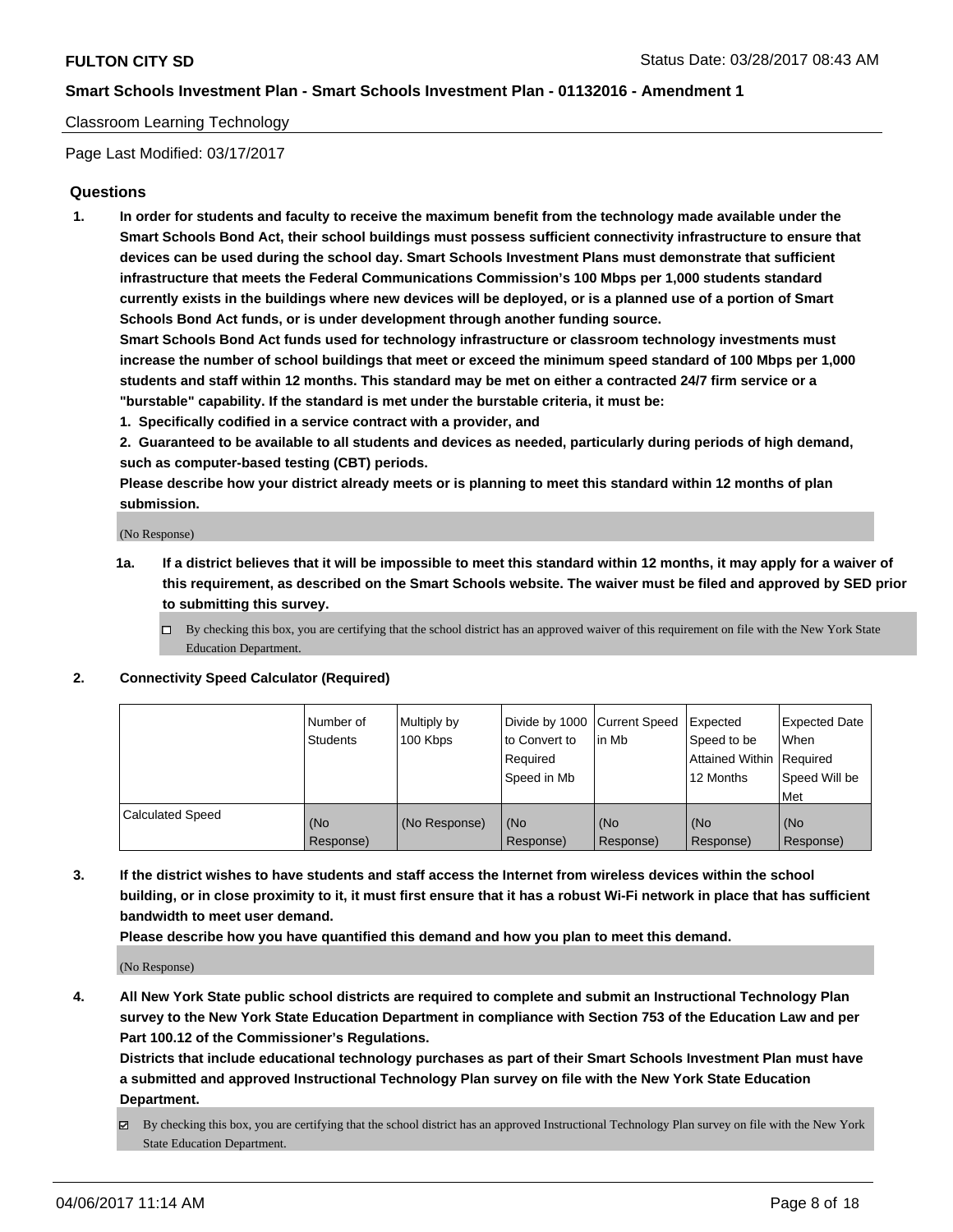## Classroom Learning Technology

Page Last Modified: 03/17/2017

**5. Describe the devices you intend to purchase and their compatibility with existing or planned platforms or systems. Specifically address the adequacy of each facility's electrical, HVAC and other infrastructure necessary to install and support the operation of the planned technology.**

The district originally applied for 162 student laptops. In the time since this investment plan was submitted, the district has transitioned from student laptop computers to Chromebook devices. The district wishes to substitute the 162 laptops with 300 Chromebook devices. This will allow more students to access to digital technologies and learning opportunities. The district currently has access to G Suite for Education and all students have access to this suite of cloud applications. Power will be supplied to the devices using carts and storage devices that include charging solutions. Clean power is present in each classroom so there is ample power available for charging the devices.

- **6. Describe how the proposed technology purchases will:**
	- **> enhance differentiated instruction;**
	- **> expand student learning inside and outside the classroom;**
	- **> benefit students with disabilities and English language learners; and**
	- **> contribute to the reduction of other learning gaps that have been identified within the district.**

**The expectation is that districts will place a priority on addressing the needs of students who struggle to succeed in a rigorous curriculum. Responses in this section should specifically address this concern and align with the district's Instructional Technology Plan (in particular Question 2 of E. Curriculum and Instruction: "Does the district's instructional technology plan address the needs of students with disabilities to ensure equitable access to instruction, materials and assessments?" and Question 3 of the same section: "Does the district's instructional technology plan address the provision of assistive technology specifically for students with disabilities to ensure access to and participation in the general curriculum?"**

(No Response)

**7. Where appropriate, describe how the proposed technology purchases will enhance ongoing communication with parents and other stakeholders and help the district facilitate technology-based regional partnerships, including distance learning and other efforts.**

(No Response)

**8. Describe the district's plan to provide professional development to ensure that administrators, teachers and staff can employ the technology purchased to enhance instruction successfully.**

**Note: This response should be aligned and expanded upon in accordance with your district's response to Question 1 of F. Professional Development of your Instructional Technology Plan: "Please provide a summary of professional development offered to teachers and staff, for the time period covered by this plan, to support technology to enhance teaching and learning. Please include topics, audience and method of delivery within your summary."**

(No Response)

- **9. Districts must contact the SUNY/CUNY teacher preparation program that supplies the largest number of the district's new teachers to request advice on innovative uses and best practices at the intersection of pedagogy and educational technology.**
	- By checking this box, you certify that you have contacted the SUNY/CUNY teacher preparation program that supplies the largest number of your new teachers to request advice on these issues.
	- **9a. Please enter the name of the SUNY or CUNY Institution that you contacted.**

SUNY Oswego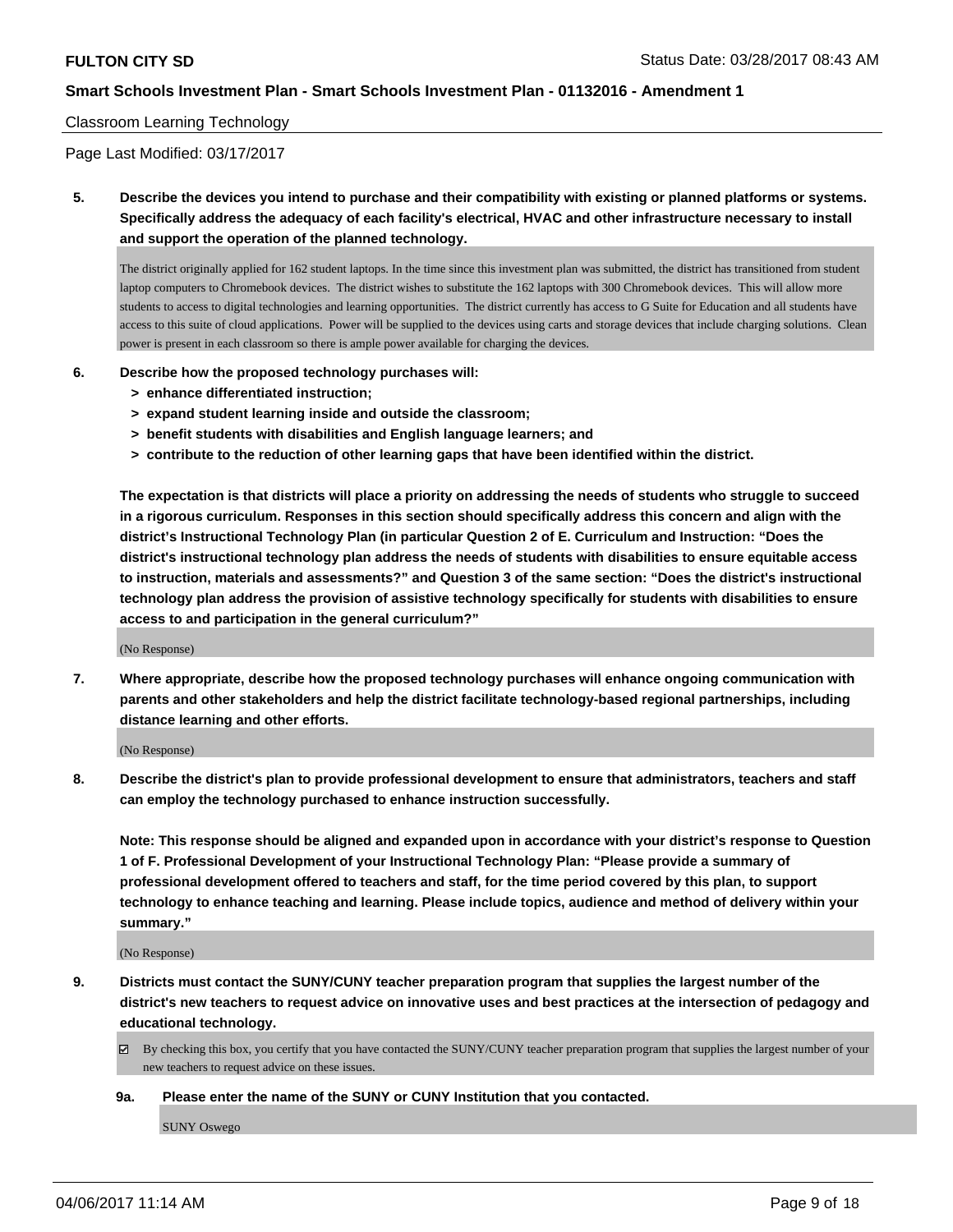Classroom Learning Technology

Page Last Modified: 03/17/2017

**9b. Enter the primary Institution phone number.**

315-312-2102

**9c. Enter the name of the contact person with whom you consulted and/or will be collaborating with on innovative uses of technology and best practices.**

Dr. Pamela Michel

**10. A district whose Smart Schools Investment Plan proposes the purchase of technology devices and other hardware must account for nonpublic schools in the district.**

**Are there nonpublic schools within your school district?**

Yes

 $\boxtimes$  No

**11. Nonpublic Classroom Technology Loan Calculator**

**The Smart Schools Bond Act provides that any Classroom Learning Technology purchases made using Smart Schools funds shall be lent, upon request, to nonpublic schools in the district. However, no school district shall be required to loan technology in amounts greater than the total obtained and spent on technology pursuant to the Smart Schools Bond Act and the value of such loan may not exceed the total of \$250 multiplied by the nonpublic school enrollment in the base year at the time of enactment.**

**See:**

**http://www.p12.nysed.gov/mgtserv/smart\_schools/docs/Smart\_Schools\_Bond\_Act\_Guidance\_04.27.15\_Final.pdf.**

|                                       | 1. Classroom<br>Technology<br>Sub-allocation | 12. Public<br>l Enrollment<br>$(2014-15)$ | l 3. Nonpublic<br>l Enrollment<br>(2014-15) | l 4. Sum of<br>Public and<br>Nonpublic<br>Enrollment | 15. Total Per<br>Pupil Sub-<br>lallocation | 6. Total<br>Nonpublic Loan  <br>Amount                                                        |
|---------------------------------------|----------------------------------------------|-------------------------------------------|---------------------------------------------|------------------------------------------------------|--------------------------------------------|-----------------------------------------------------------------------------------------------|
| Calculated Nonpublic Loan<br>l Amount |                                              |                                           |                                             |                                                      |                                            | (No Response)   (No Response)   (No Response)   (No Response)   (No Response)   (No Response) |

**12. To ensure the sustainability of technology purchases made with Smart Schools funds, districts must demonstrate a long-term plan to maintain and replace technology purchases supported by Smart Schools Bond Act funds. This sustainability plan shall demonstrate a district's capacity to support recurring costs of use that are ineligible for Smart Schools Bond Act funding such as device maintenance, technical support, Internet and wireless fees, maintenance of hotspots, staff professional development, building maintenance and the replacement of incidental items. Further, such a sustainability plan shall include a long-term plan for the replacement of purchased devices and equipment at the end of their useful life with other funding sources.**

 $\boxtimes$  By checking this box, you certify that the district has a sustainability plan as described above.

**13. Districts must ensure that devices purchased with Smart Schools Bond funds will be distributed, prepared for use, maintained and supported appropriately. Districts must maintain detailed device inventories in accordance with generally accepted accounting principles.**

 $\boxtimes$  By checking this box, you certify that the district has a distribution and inventory management plan and system in place.

**14. If you are submitting an allocation for Classroom Learning Technology complete this table. Note that the calculated Total at the bottom of the table must equal the Total allocation for this category that you entered in the SSIP Overview overall budget.**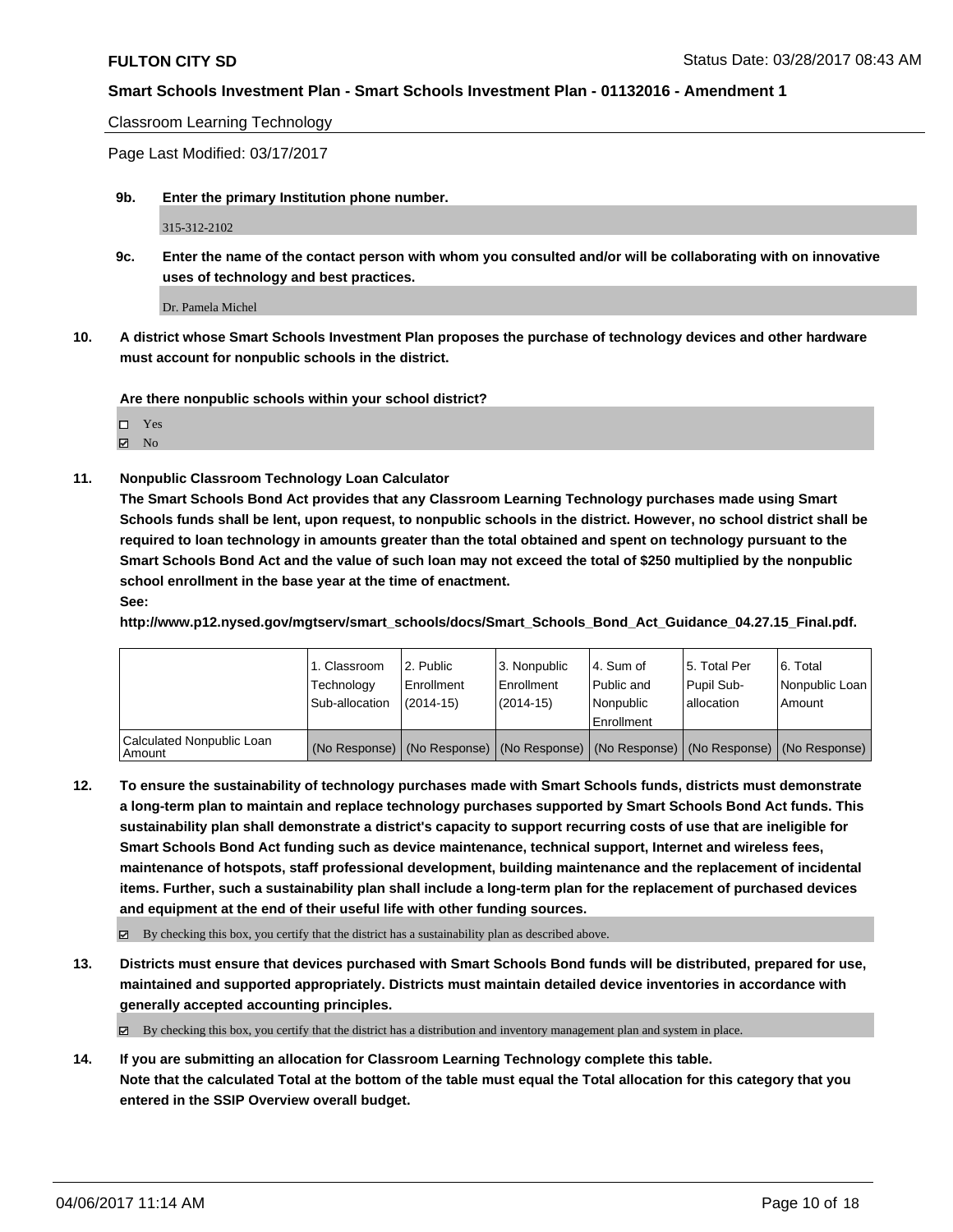## Classroom Learning Technology

Page Last Modified: 03/17/2017

|                         | Sub-Allocation |
|-------------------------|----------------|
| Interactive Whiteboards | (No Response)  |
| Computer Servers        | (No Response)  |
| Desktop Computers       | (No Response)  |
| Laptop Computers        | $-74,744$      |
| <b>Tablet Computers</b> | (No Response)  |
| <b>Other Costs</b>      | (No Response)  |
| Totals:                 | $-74,744$      |

**15. Please detail the type, quantity, per unit cost and total cost of the eligible items under each sub-category. This is especially important for any expenditures listed under the "Other" category. All expenditures must be capital-bond eligible to be reimbursed through the SSBA. If you have any questions, please contact us directly through smartschools@nysed.gov.**

**Please specify in the "Item to be Purchased" field which specific expenditures and items are planned to meet the district's nonpublic loan requirement, if applicable.**

**NOTE: Wireless Access Points that will be loaned/purchased for nonpublic schools should ONLY be included in this category, not under School Connectivity, where public school districts would list them.**

| Select the allowable expenditure | Item to be Purchased     | Quantity | Cost per Item | <b>Total Cost</b> |
|----------------------------------|--------------------------|----------|---------------|-------------------|
| type.                            |                          |          |               |                   |
| Repeat to add another item under |                          |          |               |                   |
| each type.                       |                          |          |               |                   |
| <b>Laptop Computers</b>          | Class Sets of HP Laptops | $-162$   | 1.000         | $-162.000$        |
| <b>Laptop Computers</b>          | Chromebooks              | 300      | 291           | 87,300            |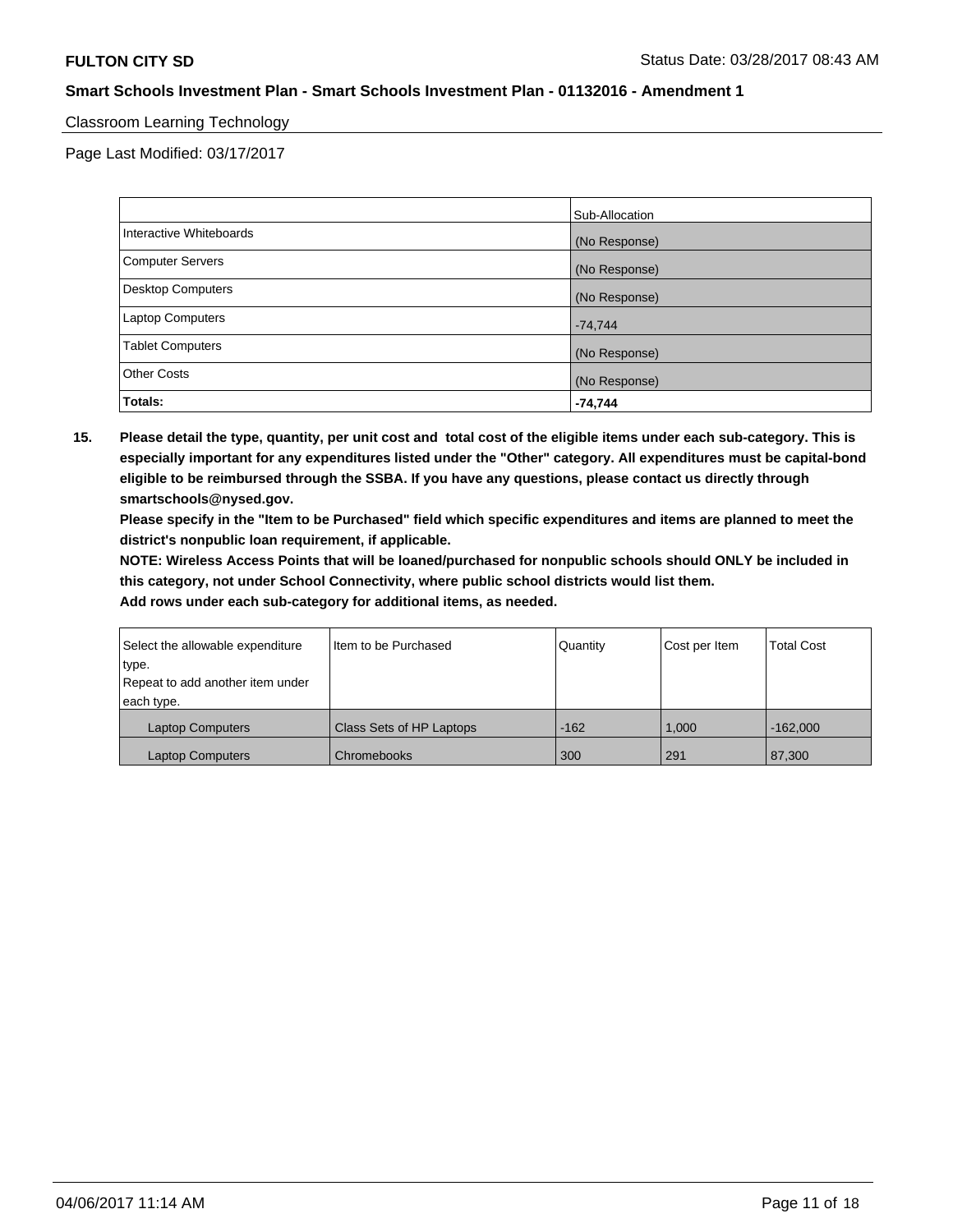### Pre-Kindergarten Classrooms

Page Last Modified: 03/17/2017

## **Group 1**

**1. Provide information regarding how and where the district is currently serving pre-kindergarten students and justify the need for additional space with enrollment projections over 3 years.**

(No Response)

- **2. Describe the district's plan to construct, enhance or modernize education facilities to accommodate prekindergarten programs. Such plans must include:**
	- **Specific descriptions of what the district intends to do to each space;**
	- **An affirmation that pre-kindergarten classrooms will contain a minimum of 900 square feet per classroom;**
	- **The number of classrooms involved;**
	- **The approximate construction costs per classroom; and**
	- **Confirmation that the space is district-owned or has a long-term lease that exceeds the probable useful life of the improvements.**

(No Response)

**3. Smart Schools Bond Act funds may only be used for capital construction costs. Describe the type and amount of additional funds that will be required to support ineligible ongoing costs (e.g. instruction, supplies) associated with any additional pre-kindergarten classrooms that the district plans to add.**

(No Response)

**4. All plans and specifications for the erection, repair, enlargement or remodeling of school buildings in any public school district in the State must be reviewed and approved by the Commissioner. Districts that plan capital projects using their Smart Schools Bond Act funds will undergo a Preliminary Review Process by the Office of Facilities Planning.**

**Please indicate on a separate row each project number given to you by the Office of Facilities Planning.**

| Project Number |  |
|----------------|--|
| (No Response)  |  |

**5. If you have made an allocation for Pre-Kindergarten Classrooms, complete this table. Note that the calculated Total at the bottom of the table must equal the Total allocation for this category that you entered in the SSIP Overview overall budget.**

| Totals:                                  | 0              |
|------------------------------------------|----------------|
| Other Costs                              | (No Response)  |
| Enhance/Modernize Educational Facilities | (No Response)  |
| Construct Pre-K Classrooms               | (No Response)  |
|                                          | Sub-Allocation |

**6. Please detail the type, quantity, per unit cost and total cost of the eligible items under each sub-category. This is especially important for any expenditures listed under the "Other" category. All expenditures must be capital-bond eligible to be reimbursed through the SSBA. If you have any questions, please contact us directly through smartschools@nysed.gov.**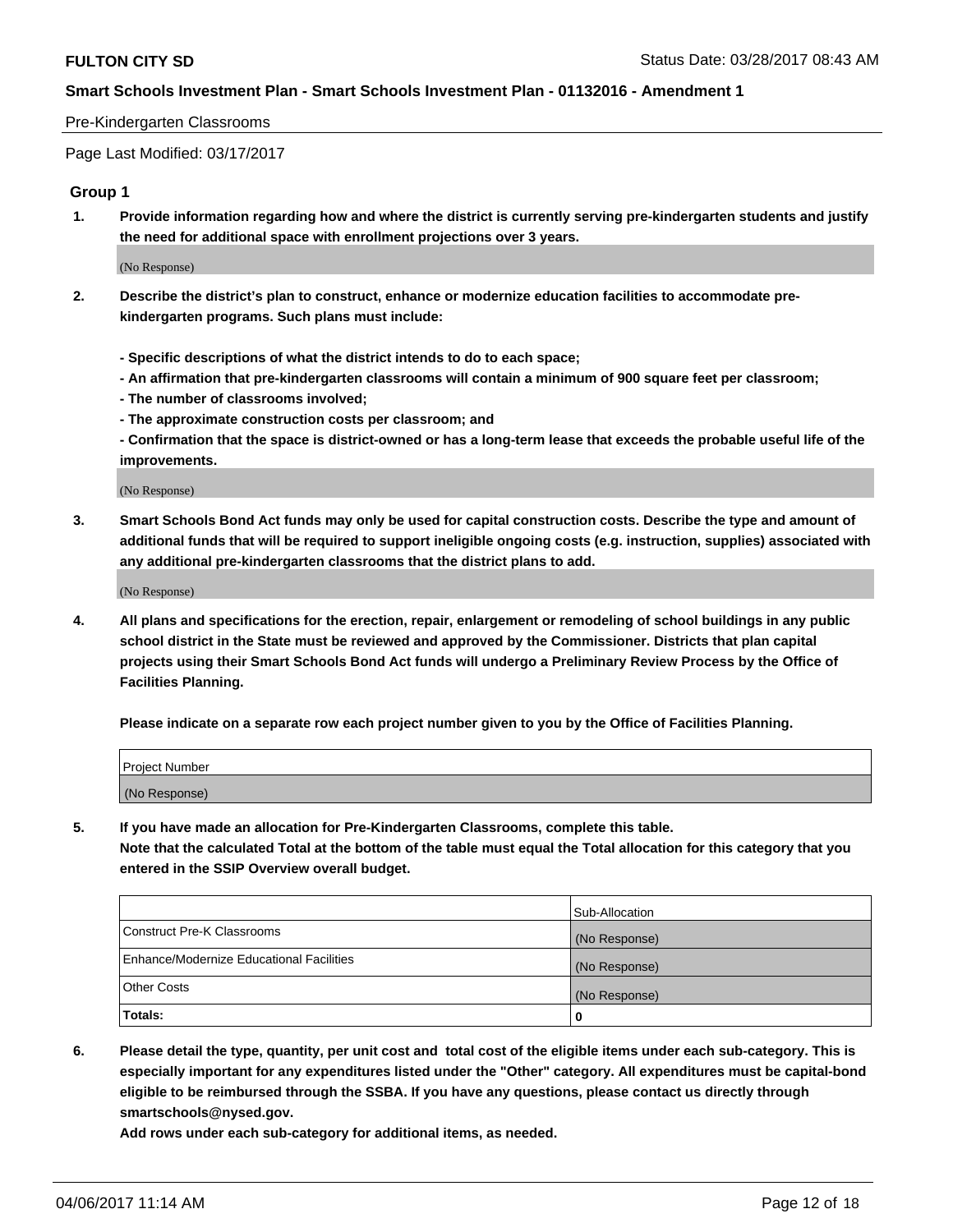# Pre-Kindergarten Classrooms

| Select the allowable expenditure | Item to be purchased | Quantity      | Cost per Item | <b>Total Cost</b> |
|----------------------------------|----------------------|---------------|---------------|-------------------|
| type.                            |                      |               |               |                   |
| Repeat to add another item under |                      |               |               |                   |
| each type.                       |                      |               |               |                   |
| (No Response)                    | (No Response)        | (No Response) | (No Response) | (No Response)     |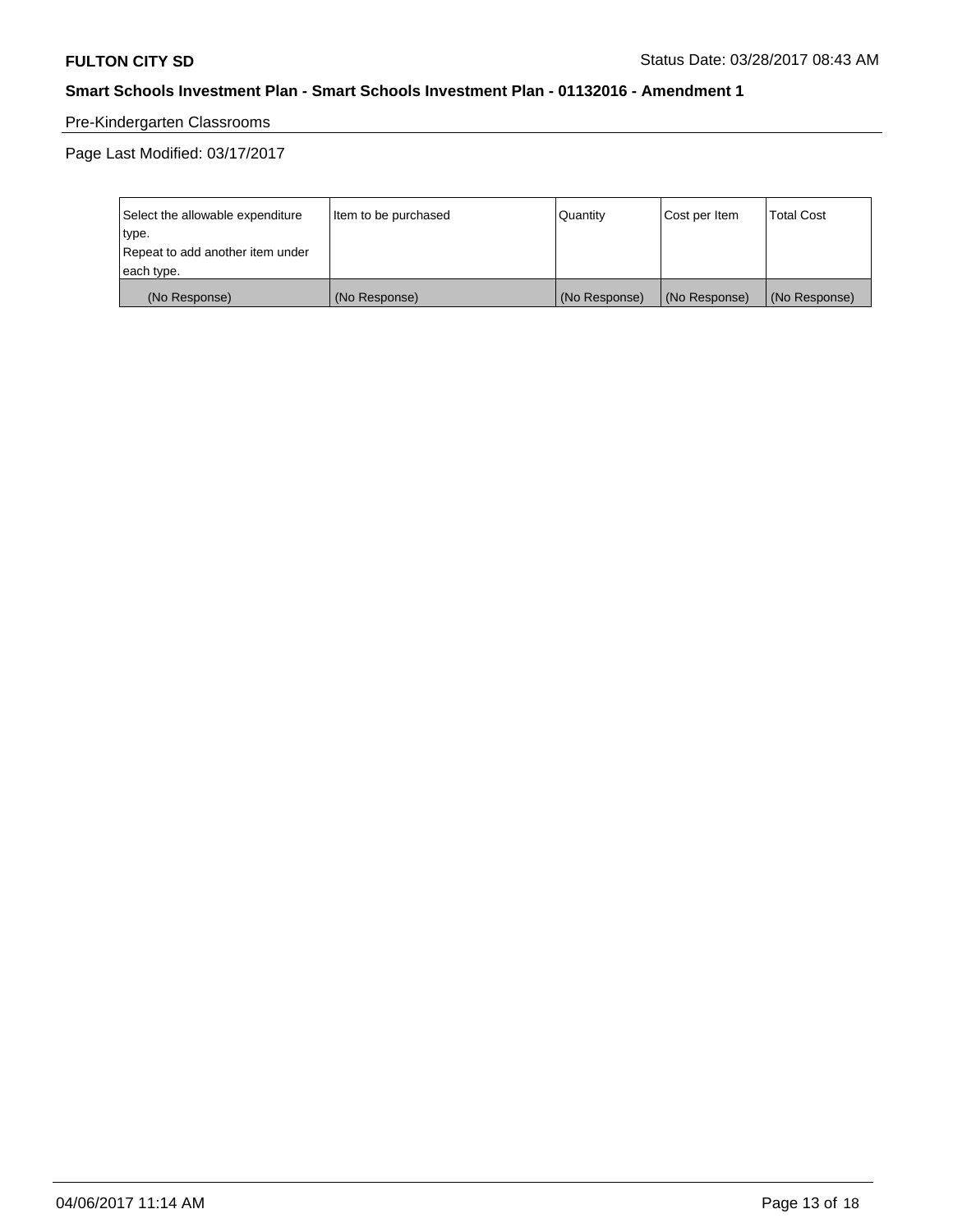Replace Transportable Classrooms

Page Last Modified: 03/17/2017

#### **Group 1**

**1. Describe the district's plan to construct, enhance or modernize education facilities to provide high-quality instructional space by replacing transportable classrooms.**

(No Response)

**2. All plans and specifications for the erection, repair, enlargement or remodeling of school buildings in any public school district in the State must be reviewed and approved by the Commissioner. Districts that plan capital projects using their Smart Schools Bond Act funds will undergo a Preliminary Review Process by the Office of Facilities Planning.**

**Please indicate on a separate row each project number given to you by the Office of Facilities Planning.**

| Project Number |  |
|----------------|--|
| (No Response)  |  |

**3. For large projects that seek to blend Smart Schools Bond Act dollars with other funds, please note that Smart Schools Bond Act funds can be allocated on a pro rata basis depending on the number of new classrooms built that directly replace transportable classroom units.**

**If a district seeks to blend Smart Schools Bond Act dollars with other funds describe below what other funds are being used and what portion of the money will be Smart Schools Bond Act funds.**

(No Response)

**4. If you have made an allocation for Replace Transportable Classrooms, complete this table. Note that the calculated Total at the bottom of the table must equal the Total allocation for this category that you entered in the SSIP Overview overall budget.**

|                                                | Sub-Allocation |
|------------------------------------------------|----------------|
| Construct New Instructional Space              | (No Response)  |
| Enhance/Modernize Existing Instructional Space | (No Response)  |
| Other Costs                                    | (No Response)  |
| Totals:                                        | $\Omega$       |

**5. Please detail the type, quantity, per unit cost and total cost of the eligible items under each sub-category. This is especially important for any expenditures listed under the "Other" category. All expenditures must be capital-bond eligible to be reimbursed through the SSBA. If you have any questions, please contact us directly through smartschools@nysed.gov.**

| Select the allowable expenditure | Item to be purchased | Quantity      | Cost per Item | <b>Total Cost</b> |
|----------------------------------|----------------------|---------------|---------------|-------------------|
| type.                            |                      |               |               |                   |
| Repeat to add another item under |                      |               |               |                   |
| each type.                       |                      |               |               |                   |
| (No Response)                    | (No Response)        | (No Response) | (No Response) | (No Response)     |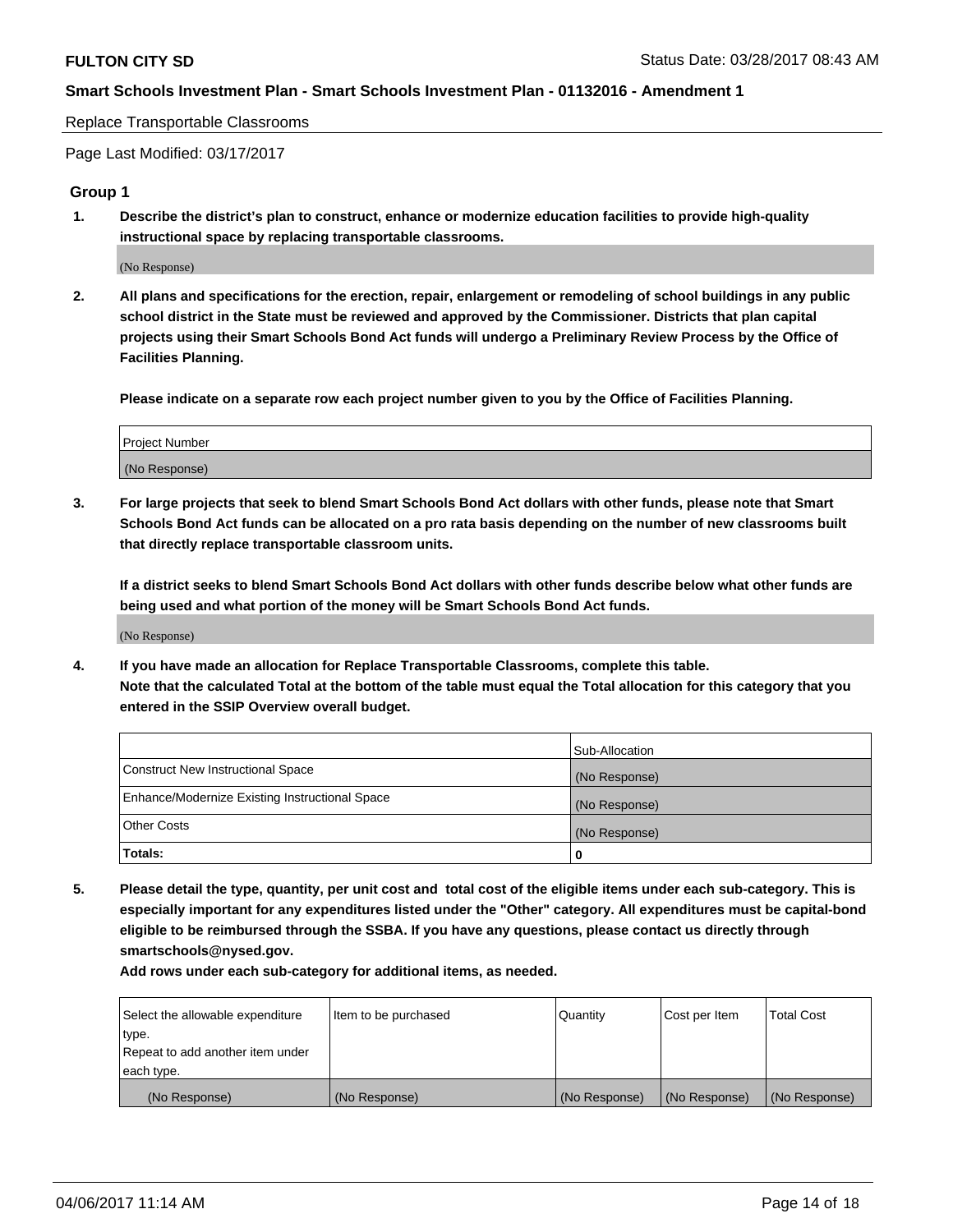## High-Tech Security Features

Page Last Modified: 03/17/2017

## **Group 1**

**1. Describe how you intend to use Smart Schools Bond Act funds to install high-tech security features in school buildings and on school campuses.**

(No Response)

**2. All plans and specifications for the erection, repair, enlargement or remodeling of school buildings in any public school district in the State must be reviewed and approved by the Commissioner. Districts that plan capital projects using their Smart Schools Bond Act funds will undergo a Preliminary Review Process by the Office of Facilities Planning.** 

**Please indicate on a separate row each project number given to you by the Office of Facilities Planning.**

| Project Number |  |
|----------------|--|
|                |  |
| (No Response)  |  |

- **3. Was your project deemed eligible for streamlined Review?**
	- Yes  $\hfill \square$  No
- **4. Include the name and license number of the architect or engineer of record.**

| Name          | l License Number |
|---------------|------------------|
| (No Response) | (No Response)    |

**5. If you have made an allocation for High-Tech Security Features, complete this table. Note that the calculated Total at the bottom of the table must equal the Total allocation for this category that you entered in the SSIP Overview overall budget.**

|                                                      | Sub-Allocation |
|------------------------------------------------------|----------------|
| Capital-Intensive Security Project (Standard Review) | (No Response)  |
| <b>Electronic Security System</b>                    | (No Response)  |
| <b>Entry Control System</b>                          | (No Response)  |
| Approved Door Hardening Project                      | (No Response)  |
| <b>Other Costs</b>                                   | (No Response)  |
| Totals:                                              | 0              |

**6. Please detail the type, quantity, per unit cost and total cost of the eligible items under each sub-category. This is especially important for any expenditures listed under the "Other" category. All expenditures must be capital-bond eligible to be reimbursed through the SSBA. If you have any questions, please contact us directly through smartschools@nysed.gov.**

| (No Response)                    | (No Response)        | (No Response) | (No Response) | (No Response)     |
|----------------------------------|----------------------|---------------|---------------|-------------------|
| each type.                       |                      |               |               |                   |
| Repeat to add another item under |                      |               |               |                   |
| type.                            |                      |               |               |                   |
| Select the allowable expenditure | Item to be purchased | Quantity      | Cost per Item | <b>Total Cost</b> |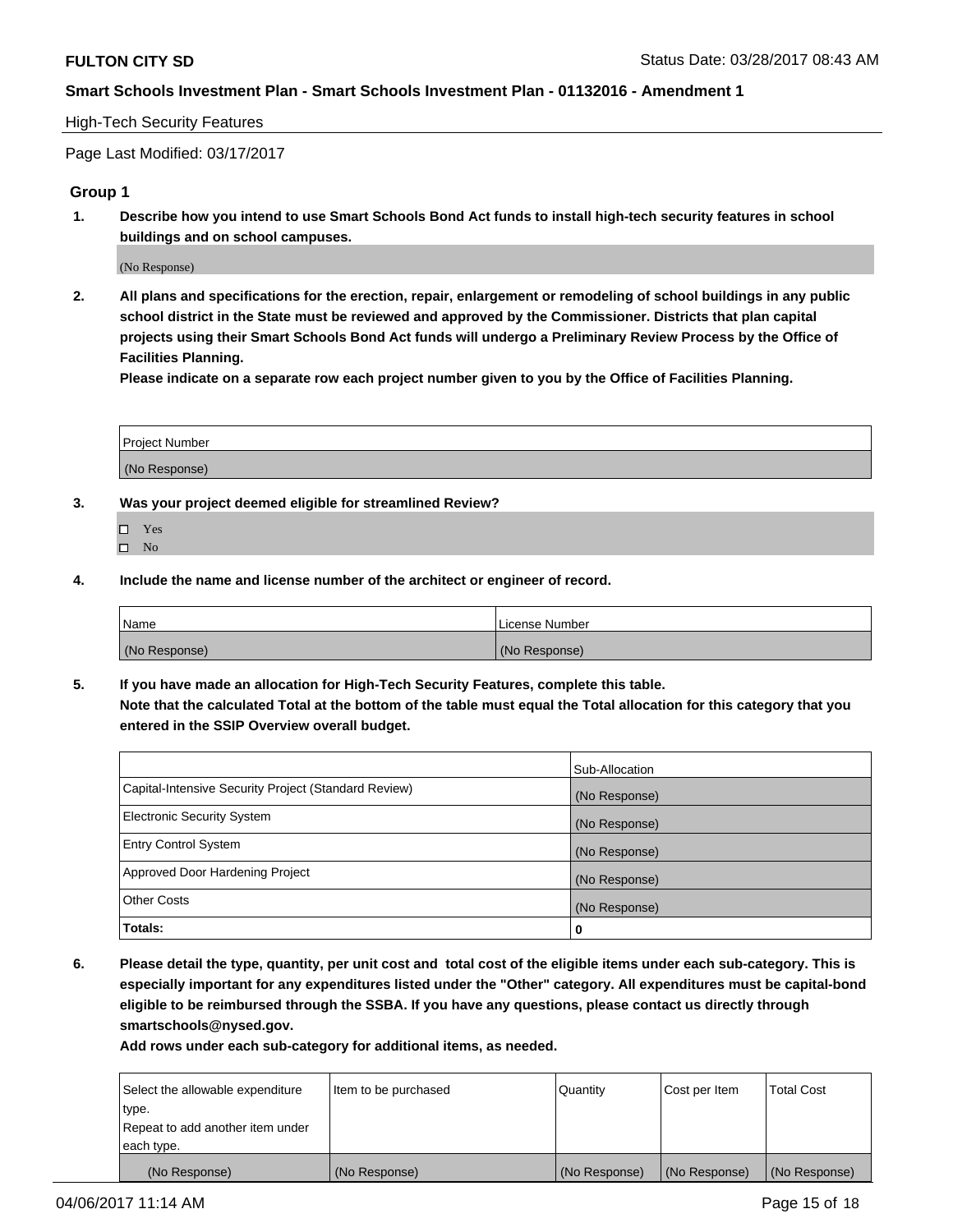# High-Tech Security Features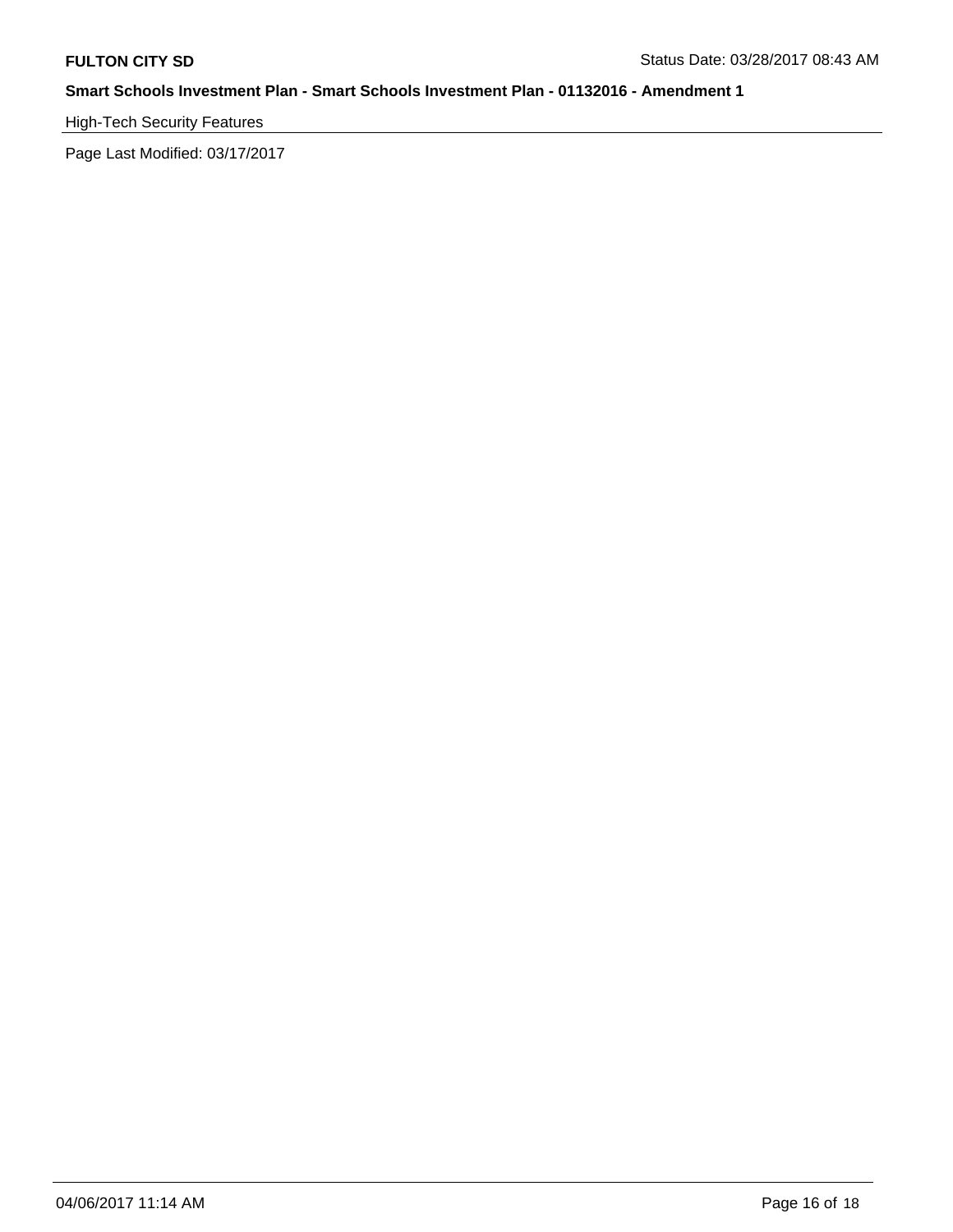Report